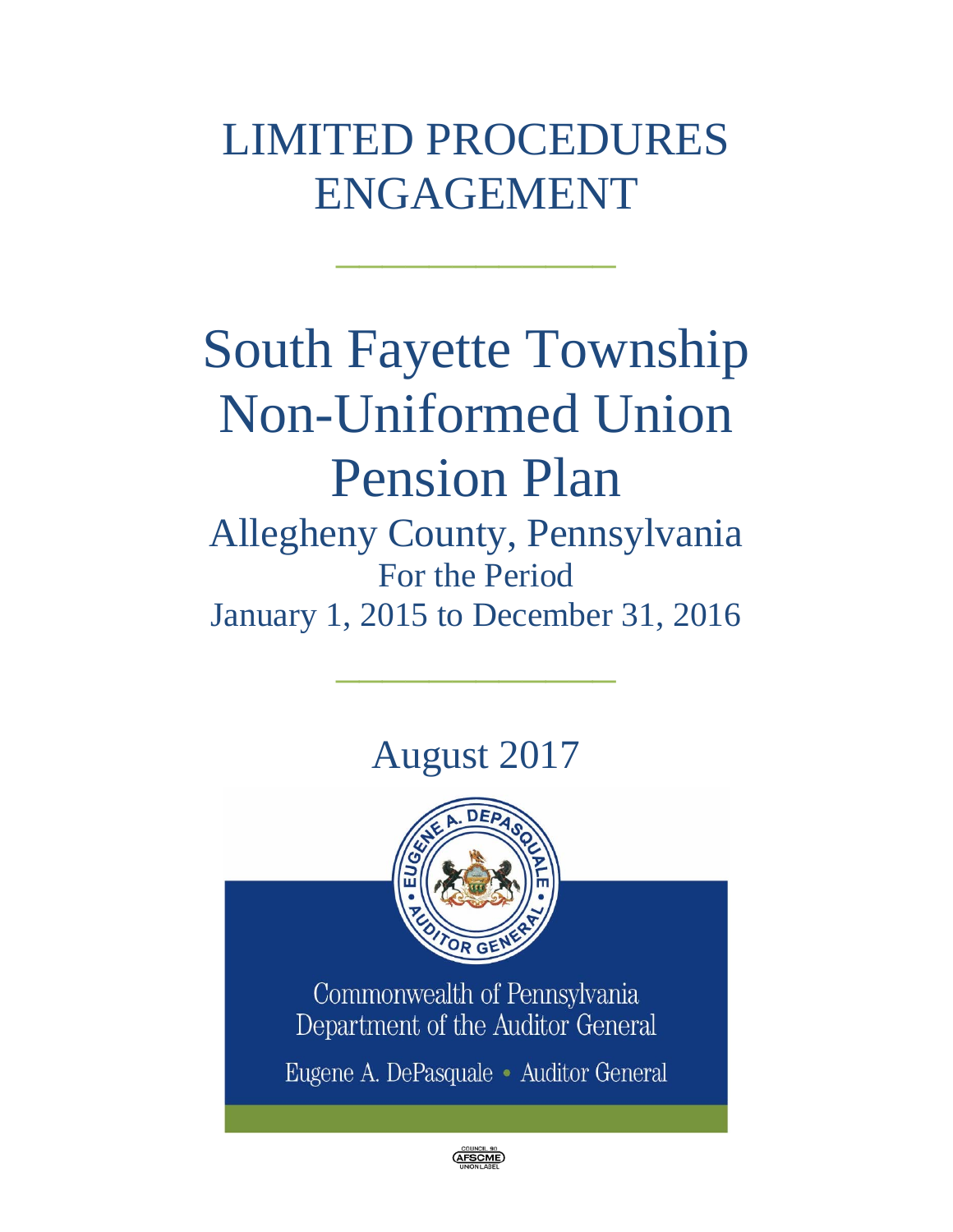

**Commonwealth of Pennsylvania** Department of the Auditor General Harrisburg, PA 17120-0018 Facebook: Pennsylvania Auditor General Twitter: @PAAuditorGen www.PaAuditor.gov

EUGENE A. DEPASQUALE<br>AUDITOR GENERAL

Board of Township Commissioners South Fayette Township Allegheny County Morgan, PA 15064

We conducted a Limited Procedures Engagement (LPE) of the South Fayette Township Non-Uniformed Union Pension Plan for the period January 1, 2015 to December 31, 2016 to determine its compliance with applicable state laws, regulations, contracts, administrative procedures, and local ordinances and policies. We also evaluated compliance with some requirements subsequent to that period when possible. The LPE was conducted pursuant to authority derived from Section 402(j) of the Municipal Pension Plan Funding Standard and Recovery Act (P.L. 1005, No. 205, as amended, 53 P.S. § 895.101 et seq.) but was not conducted in accordance with *Government Auditing Standards* issued by the Comptroller General of the United States. The act established mandatory actuarial reporting and funding requirements and a uniform basis for the distribution of state aid to Pennsylvania's public pension plans. We believe that the evidence obtained provides a reasonable basis to support our LPE results.

Our LPE was limited to determining the following:

- Whether state aid was properly determined and deposited in accordance with Act 205 requirements by verifying the annual deposit date of state aid and determining whether deposits were made within 30 days of receipt for all years within the engagement period.
- Whether annual employer contributions were calculated and deposited in accordance with the plan's governing document and applicable laws and regulations by examining the municipality's calculation of the plan's annual financial requirements and minimum municipal obligation (MMO) and comparing these calculated amounts to amounts actually budgeted and deposited into the pension plan as evidenced by supporting documentation. Employer contributions that were deposited into the pension plan for the years ended December 31, 2011 to December 31, 2016, are presented on the Summary of Deposited State Aid and Employer Contributions.
- Whether the January 1, 2013 and January 1, 2015 actuarial valuation reports were prepared and submitted to the former Public Employee Retirement Commission (PERC) by March 31, 2014 and 2016, respectively, in accordance with Act 205 and whether selected information provided on these reports is accurate, complete, and in accordance with plan provisions to ensure compliance for participation in the state aid program by comparing selected information to supporting source documentation.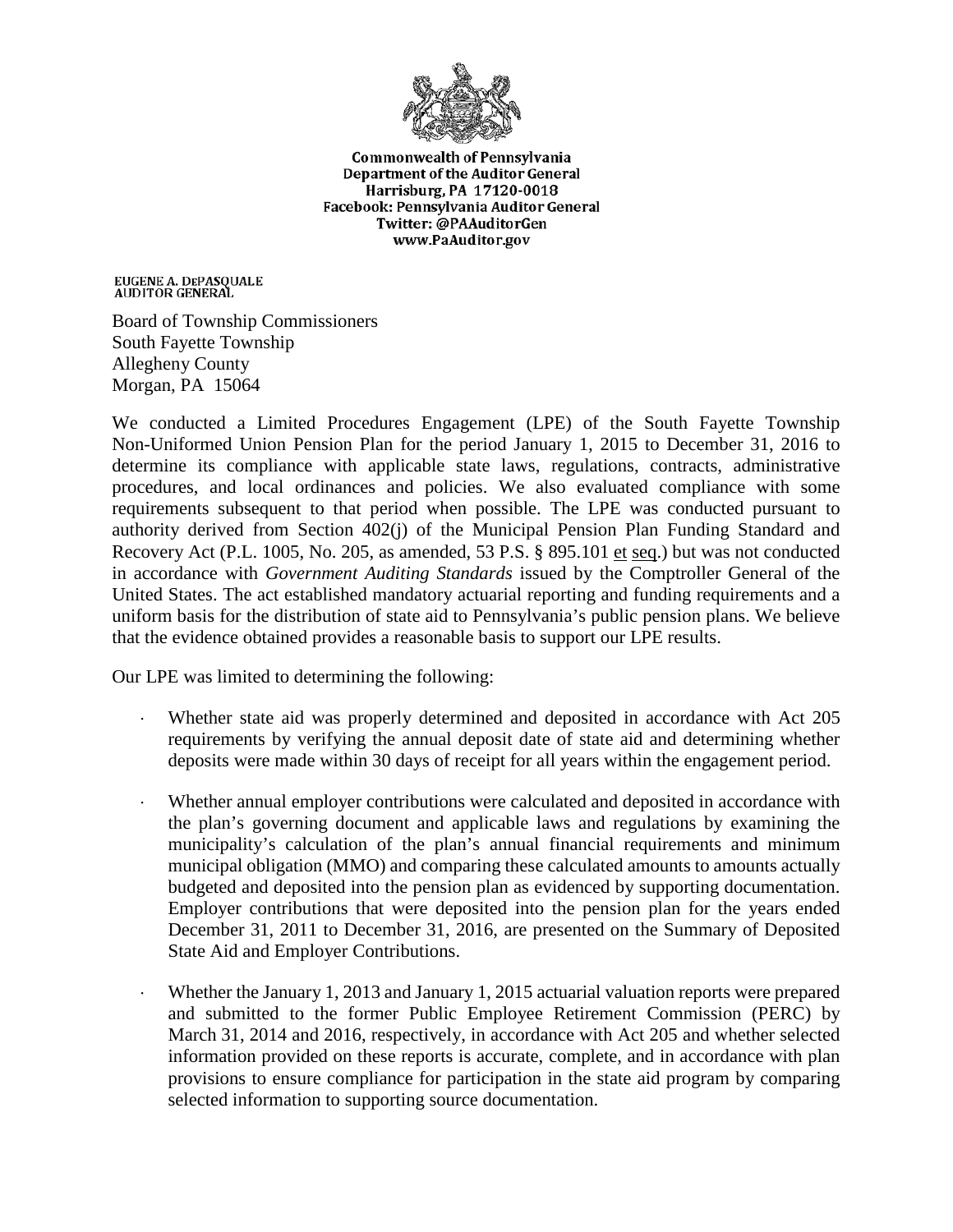Based on the results of our procedures performed during our LPE, nothing came to our attention indicating that the South Fayette Township Non-Uniformed Union Pension Plan was not being administered in compliance with applicable state laws, regulations, contracts, administrative procedures, and local ordinances and policies.

Our determination to perform a LPE for this engagement period does not preclude the Department from conducting an audit in accordance with *Government Auditing Standards* of the pension plan in subsequent periods. The township should continue to maintain documentation related to this pension plan.

The contents of this report were discussed with officials of South Fayette Township and, where appropriate, their responses have been included in this report. We would like to thank township officials for the cooperation extended to us during the conduct of this LPE.

Eugenf: T-Pasqu

August 10, 2017 **EUGENE A. DEPASQUALE** Auditor General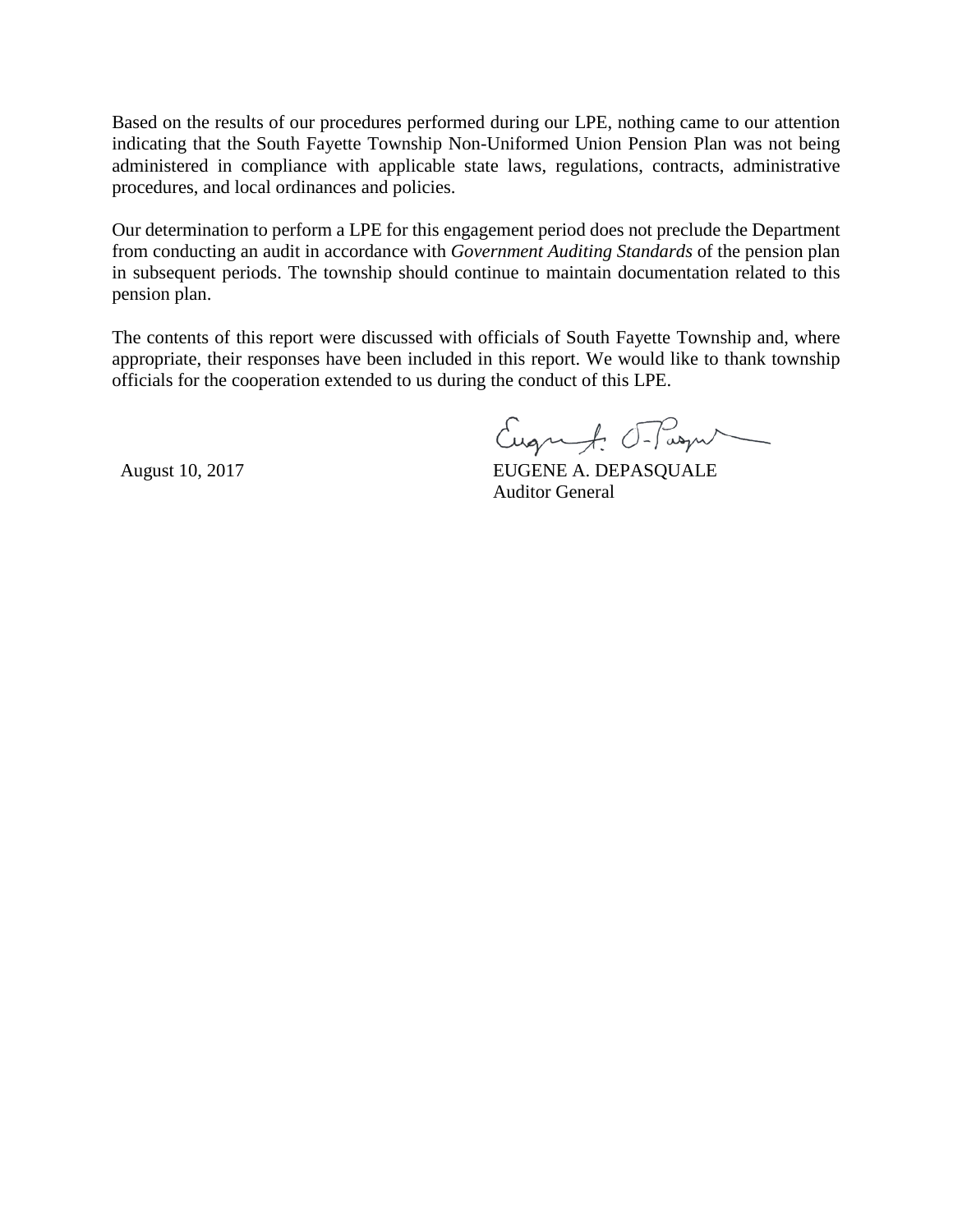### **CONTENTS**

## Page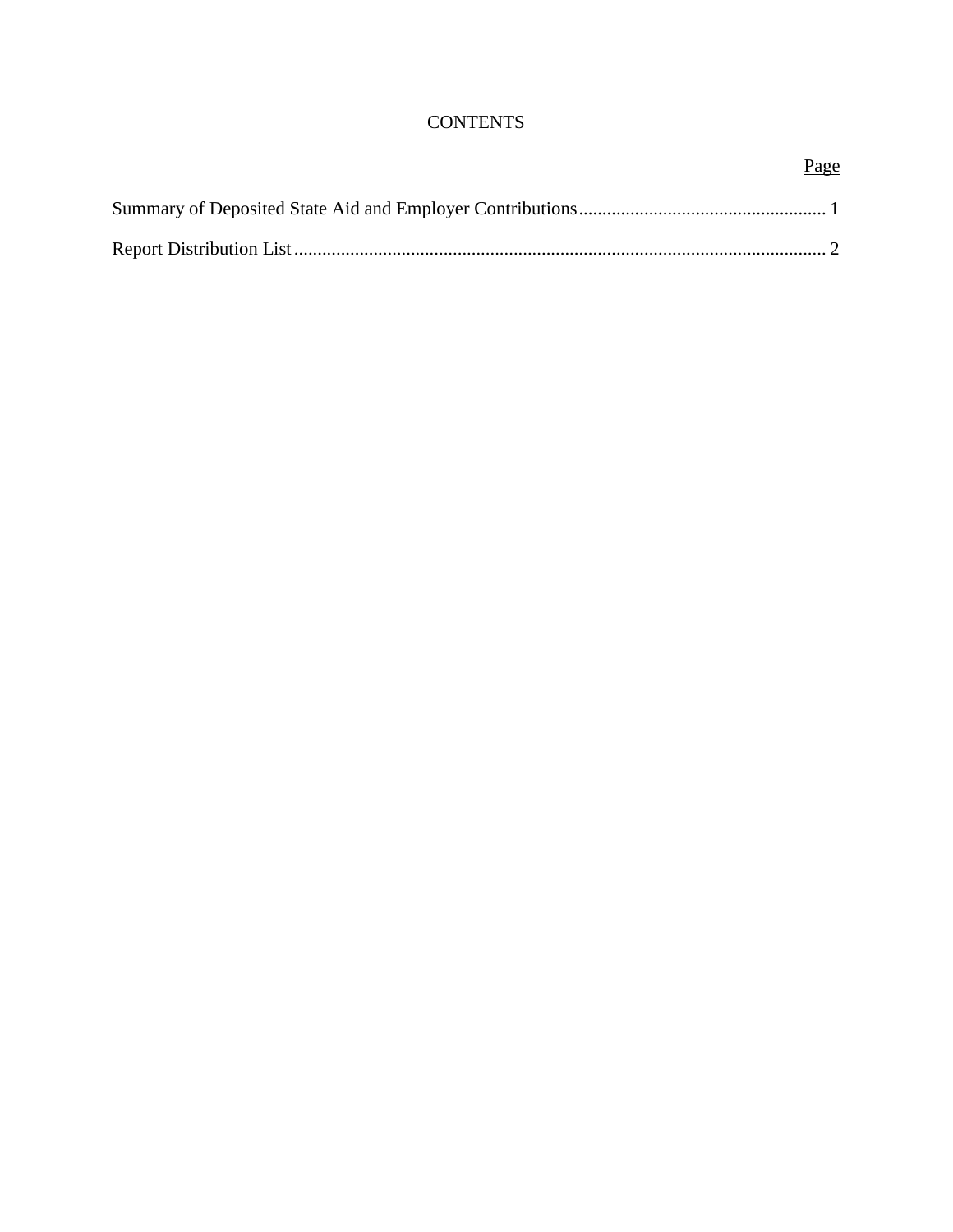### SOUTH FAYETTE TOWNSHIP NON-UNIFORMED UNION PENSION PLAN SUMMARY OF DEPOSITED STATE AID AND EMPLOYER CONTRIBUTIONS

| Year Ended December 31 | State Aid | <b>Employer Contributions</b> |
|------------------------|-----------|-------------------------------|
| 2011                   | None      | \$<br>70,113                  |
| 2012                   | None      | 81,275                        |
| 2013                   | None      | 86,149                        |
| 2014                   | None      | 91,321                        |
| 2015                   | None      | 98,665                        |
| 2016                   | None      | 102,610                       |